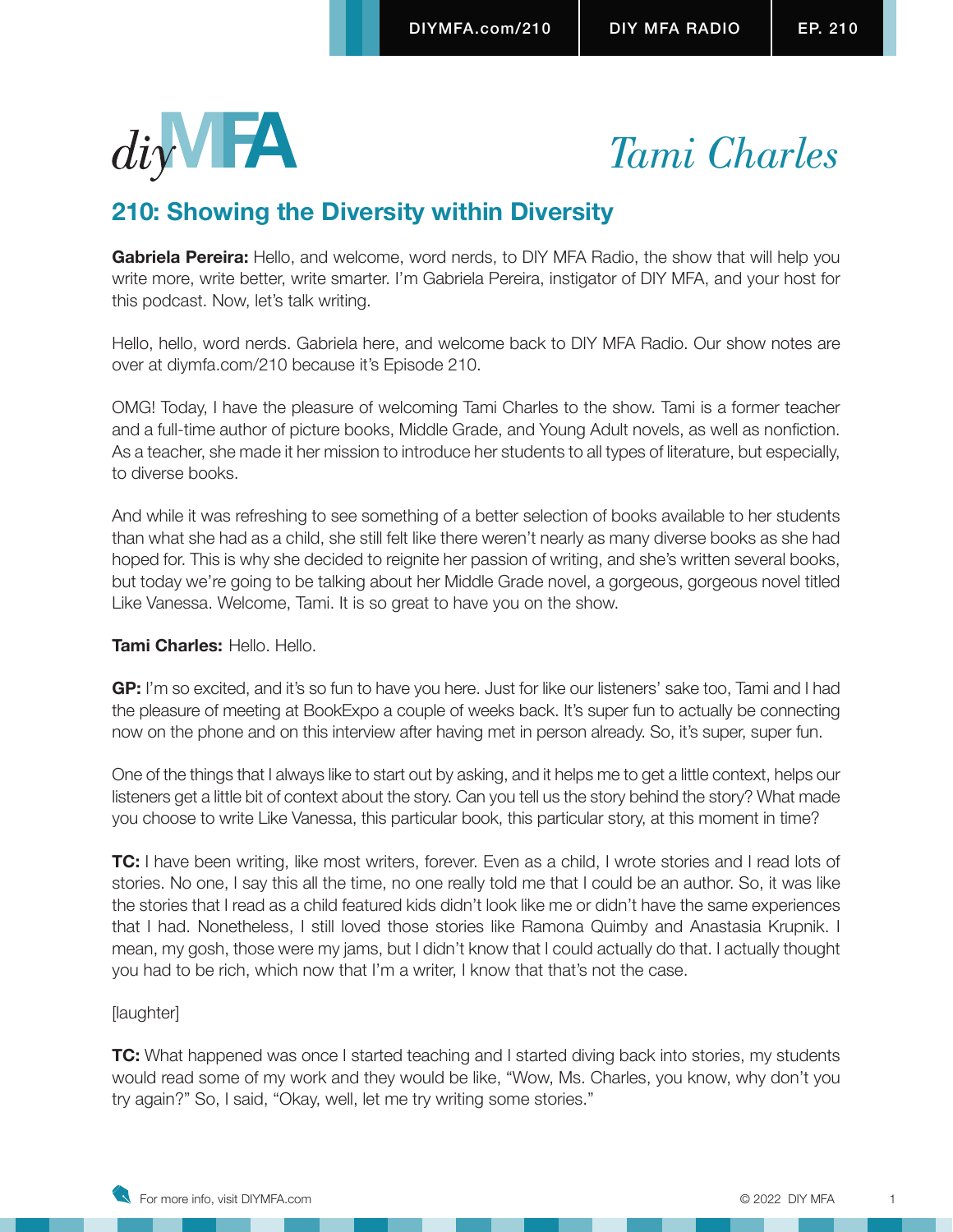But here's where I messed up. I tried to recreate the stories of my childhood. I was writing all these stories about, like, kids who lived in the perfect suburbs and they had perfect boyfriends and they drove off in their convertibles into the sunset. And it's like, that's not my life. That's not how I grew up.

It didn't dawn on me until I had lunch, well, dinner with an editor from Calkins Creek. Her name is Carolyn Yoder. We just had a casual dinner and she was asking me about my life. She had known the stories that I was writing at the time kept getting rejected. But she said to me; she paused and she goes, "Why aren't you writing about all these interesting things that you just told me about?" And I'm like, "I don't know, because, I guess, I didn't think that I could sell a book that way."

So, I went home and I stood on that for a little bit, and I was like, "Wow, you know, she makes a good point." And if I were to write up, you know, for my teenage self, I had to think about what's one defining moment for me in my teen years, and that was I did my first pageant at 13 years old. I thought about that. You know, when I did my first pageant, my mom came home one day. She had this flyer that she had gotten in the mall, I guess there was like a table and people were passing out flyers. "Do You Want To Be In A Pageant?" or something like that, the headline said. She comes home, she gives me this flyer, and I look at the flyer and I'm like, "Yeah, of course, I'll do this."

I had never done anything like that before, but I spent my childhood watching Miss America and, you know, singing and the performing arts. That was my thing. So, I'm like, "Oh, you got to have a talent to do this? Absolutely." I knew that I was able to give it a shot because I had seen other girls like myself actually come through the pageant world and make something of themselves.

But then my writer brain was thinking, what if a girl sees a flyer like that and thinks the opposite? That's how Like Vanessa was born. It's about a 13-year-old girl who watches Miss America every year. It's set in the early 80s. Even though she watches it with dreams in her eyes she never sees a brown girl win until Vanessa Williams won in 1983. What would that look like? So, that's where the story came from, really. It's kind of like my experience, but the flip side of it. I knew I could do it because I'd already seen those role models, but imagine if a teen wants to do something, but has no real role models to know that she can shoot for something like that.

**GP:** Isn't that the way it is, too, like, in just about anything? Whenever there's the person who does it first, all those teenagers, all those kids growing up before that person did it first, didn't know it was even possible. I mean, imagine living in the 1950s before people had gone into outer space. That was considered mind-blowing. Us now, looking back on those movies who go, "Oh, how quaint."

# **TC:** It's nothing.

**GP:** "People went to the moon. That's so cool." We don't really think about how awe inspiring. The one for me that like gives me chills every time I think about it, was the first time a color film ever happened. Can you imagine what it must have been like to be in the audience of the Wizard of Oz, and that moment where Dorothy opens the door? It gives me chills just thinking about it, because imagine people in the audience who had never seen color on a film screen before and suddenly it's like, you know—And it's not just color, it's Technicolor. I mean, that's just eerie.

### **TC:** Exactly. It's a big moment.

**GP:** It's a big moment. And I can totally see how for, just in general, for anybody, that how the moment Vanessa Williams winning Miss America was a big moment and eye-opening. That had never been done before.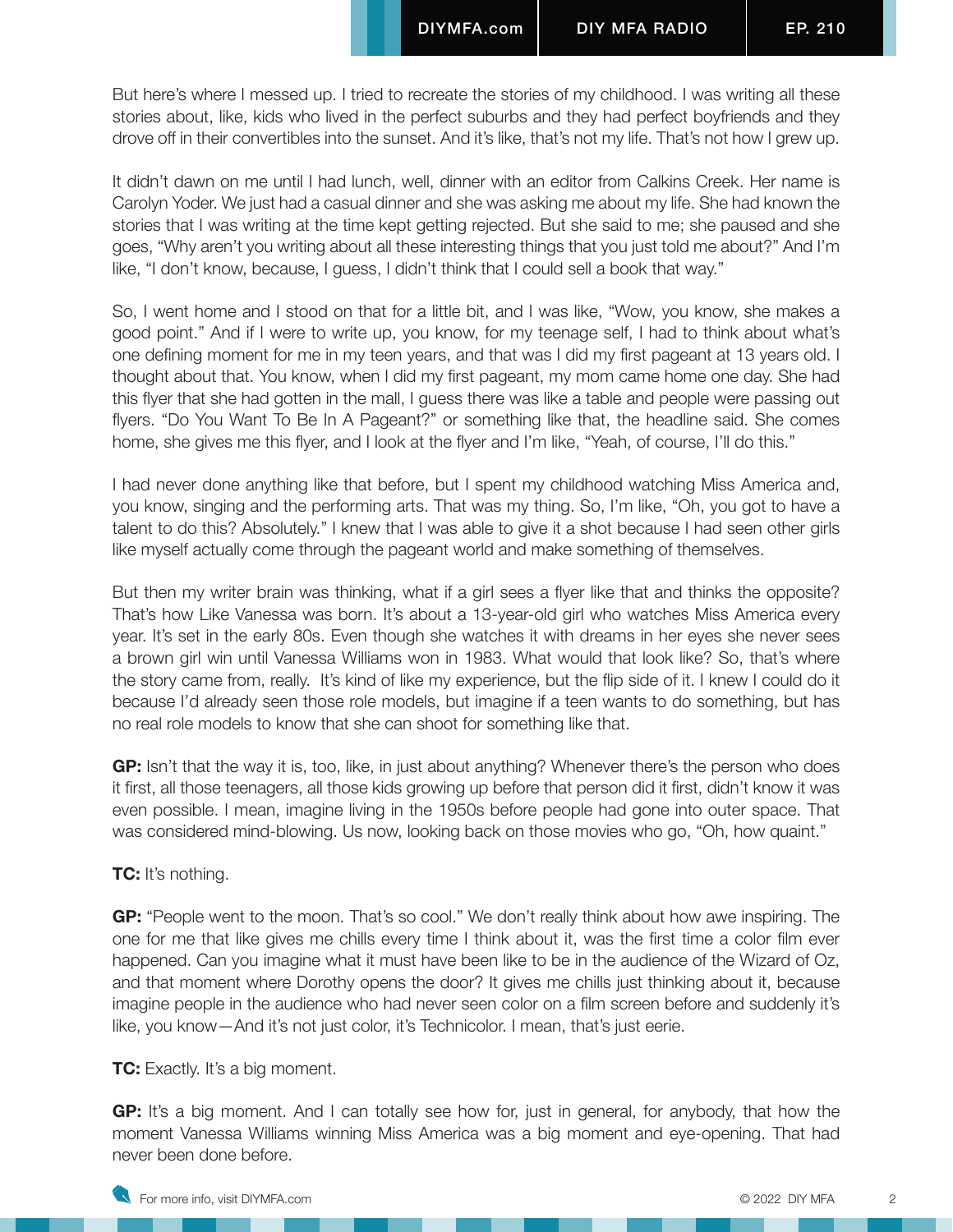So, in terms of building this character, since you kind of took something from your own life, but then flipped it around, what was the process of putting together the story from that point on, because it's not like you could just draw from your own life experience verbatim, because it was this sort of flip side of it. But I'm guessing that there might have been some inspiration from your own pageant experiences that filtered into Like Vanessa. So, how did you pull the story together and build it out once you had landed on this premise?

**TC:** Well, I remember when I was 13 and I said I wanted to participate in a pageant, which I had never done. You know how it is. There's always going to be a hater or five.

#### [laughter]

**TC:** That's pretty much what happened. My family was very supportive, and I even had supportive friends, but there were a couple of people who were like, "No, you can't do that. You shouldn't do that. You're not good enough." Just all of these naysayers, who sometimes—And I think, especially in our youth, we let that get in our head, you know? I definitely had to draw from that experience.

It was really important for me to show how you mentioned earlier, the flip side of that. My Vanessa, she's an African American girl. And yes, the real Vanessa who won Miss America is also black as well. But in looking at her, she presented a different ideal of black beauty. She, Vanessa Williams, has blueish green eyes, sometimes they're grey, I think, but she has these very light eyes and she had light hair and she had light skin. And meanwhile, my Vanessa, even though she's inspired by this moment to see a woman of color win, she still doubts her own ability and potential to make that type of history herself because she's looking at a different standard of beauty.

So, it was important for me to draw on that as well, because I find that in certain POC communities, especially in black communities, there's this thing called colorism that really impacts how we see ourselves, our self-esteem, our self concept. It becomes a tough thing where you're measuring yourself against someone else's physical features. It was important for me to show that while Vanessa Williams won, and she was gorgeous then and she's equally gorgeous now, it was important to show a different side of black beauty; one where the character is extremely dark-skinned, but finds her beauty in that regardless.

**GP:** So much interesting stuff in there that we need to unpack. I mean, one of them is that idea—I mean, I think the colorism that you mentioned is very specific, I think, to people of color. But I think if we expand that concept of like, this idea of never quite being whatever enough, right? Like, I'm not black enough, or I'm not Hispanic, or like the fact—For instance, one of the things that is constantly, I beat myself up about is my parents are immigrants, and I'm Brazilian and I speak Portuguese and yet, I don't look Brazilian. I don't look South American. People look at me and they see a white girl. And so it's very strange. There's that feeling of like, "I'm not foreign enough, I'm not this enough." What does "enough" really mean?

I think that's something that people who are writing about diversity or diverse characters often have to grapple with. The characters themselves are often grappling with this question. So, can you talk a little bit more about how that plays out in the book?

**TC:** Well, it plays out in the book mainly because it played out in my life. [laughs] Growing up, you know, I've been told myself, like—You know, I'm on the lighter side, I have freckles. When I was younger, I was a lot lighter. I was actually so light you could see the blue veins in my face. [laughs]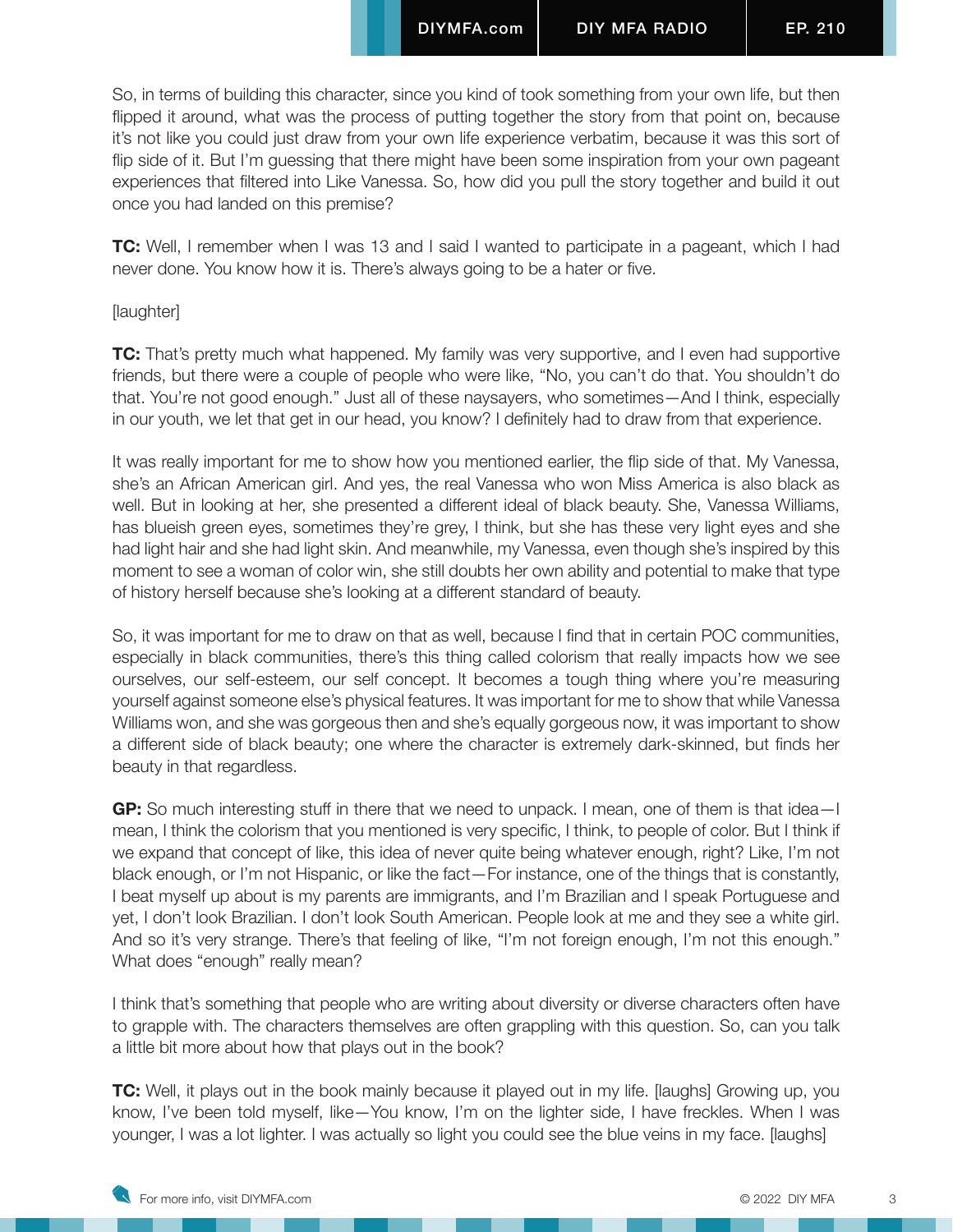## **GP:** Wow.

**TC:** So, it was like, I am a woman of color, I am a black woman, but I have some other culture sprinkled in there. So yeah, I've heard that I'm not this, I'm not that, I'm not black enough, or I'm too white to be black, or my hair is not good enough. I had to pour all of that into the character, just because these were things that I heard in my own life growing up as a young girl in Newark. And if they weren't things that I heard or they weren't things that were said to me, I've heard them said to other people.

For me, I always, always stress like, "Okay, you can write about a specific character from a specific cultural background." Like, say yourself, you're Brazilian, which I got to say, I had no idea. [laughs] I thought you were Portuguese. But here's the thing, though, there is no single experience that you can just thrust onto one person and their culture. You can't say like, "Okay, I wrote about a black girl in 1983, Newark, New Jersey." What she goes through in the novel, that's not the single black experience. As people we are diverse. There's diversity within the diversity, if that makes sense.

## **GP:** Absolutely.

**TC:** So, you can't really put labels on someone because they're from a certain culture. My girl, she sings by the end of the novel. My Vanessa is singing Italian opera. I mean, she's singing Puccini.

## **GP:** Wow.

**TC:** Does that mean that's not a black thing? No, it means that that's just something that she likes and that's something that she learned, which by the way I did that, I had to throw that in there—

# [laughter]

**TC:** —because it was something that was different for me as a girl who was new to pageants. I could have easily gone on stage and sang a gospel song, but it's so much more dynamic than that. Why not have a black girl from Newark sing in Italian? I wanted to show that we are complex. We are complex people.

**GP:** I think that's really where—You know, these stories about diverse characters, that's where really they come to life for me. When it's no longer a story about an issue or a story about a group, but it becomes about the individual character. I think that's to where a lot of people who, sort of, don't appreciate this need for diverse stories, don't realize—It's like, it's not about having more black characters or more Hispanic characters or more LGBTQ characters and stories; it's about having individual characters that we can care about.

One of the things that I also thought was really interesting about this book, and I think it'll sort of tie back—There's still stuff I want to unpack from what we've talked about before, but I want to keep opening up the topic, is the deliberate choice, or at least, it seems, it feels deliberate to me, and you can tell me whether it was or not, of making this a, not just a middle grade, but an upper middle grade. It's not quite YA, but it's a little older than your typical; and I'm doing air quotes here; it's like in that kind of, they call them tween books, but they're not. No one really uses that term, but it's like that weird no man's land between middle grade, like, upper middle grade and YA. Was that a deliberate choice? Is that where the story gravitated to, and what are some of the challenges or advantages writing in that voice? You could have just as easily made this a YA. There are certainly YA books about characters this age that are, sort of, in the young YA realms. What was that choice about making it a middle grade story?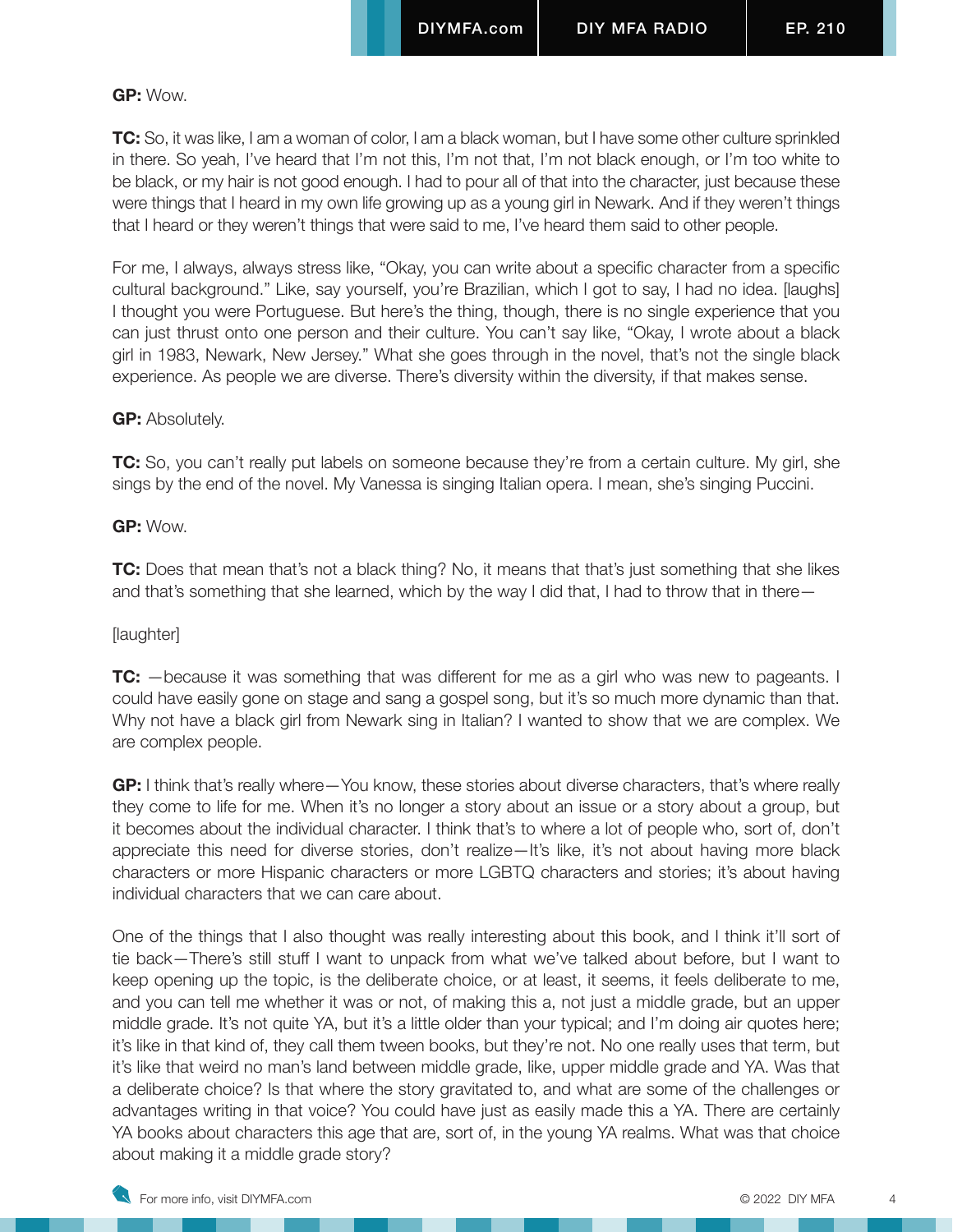**TC:** First of all, the choice was selfish [laughs] because I was 13 and in the eighth grade when I first did, when I did my very first pageant and I wanted to stay true to that experience. And that really stems back from the dinner and conversation that I had with Carolyn Yoder. She's like, "You need to write about that." I took that advice and I ran with it. I just couldn't see the story being told from the point of view of like a 16-year-old.

I thought about it, but I'm like, "You know what, it's eighth grade." Here was—like a really important thing for me was I wanted her to get a scholarship that would've put her in a position to have some type of other high school experience, something extraordinary, something where she could travel, something that pulled her out of her current environment yet still allowed her to appreciate where she came from. And for me, eighth grade. There was no other choice, but to make her an eighth grader.

As far as the challenges, when I first started querying agents, oh my goodness; I had some agents telling me, "Oh, this is YA, for sure." And then I had others saying, "This is not YA. This is middle grade." And then I had some who told me, "You can't sell this because is no such thing as writing a 14-year-old character." My character turned 14 in the novel. So, it was like, "No, there's no room for 14-year-old characters. You either make them 13 or 16; and there's nothing in between." I'm happy to say that I broke whatever that stereotype is.

#### [laughter]

**GP:** I'm so glad you did, selfishly because I also like writing right in that zone that seventh, eighth grade zone. And it's like, there aren't enough books in that area. It's like either high school or it's like they're still in fifth, sixth grade and it's clearly very middle school, you know? Iit's funny, even some books like Diary Of A Wimpy Kid, the character is in eighth grade, but it's still geared to the fifth, sixth, seventh grade set, like it's—

**TC:** Even third grade.

**GP:** Yeah.

**TC:** Even third grade. My son loves that series. Yeah. It's very easy. You know, it doesn't have too many issues. But there's some heavy issues in my book, which makes it skew older. But then there's the innocence of finding yourself, coming of age and really thinking about what's my place in the world? Those are very solid Middle Grade themes. So, that's what makes it kind of both.

**GP:** You know, the other thing too is, as I'm reading it, and I keep—These are literally the questions that I ask myself. I'm like, "Well, what if this was a younger YA, how would this story play out? No, no, that wouldn't work."

What would, what if, what would it look like if the same story was a 16-year-old? I feel like if it was older, it would be a little too gritty. It's like, that word "innocence" is so perfect because there is something about Vanessa in the story that's so, or Nessy, that's so wide-eyed and hopeful, that I feel like by the time, if she didn't have that opportunity at the, in eighth grade—

#### **TC:** It's too late.

**GP:** It's too late. Like, she's going to be jaded. It's not going to be the same Nessy in high school.

**TC:** Very true. I'm telling you, I tried, I so tried to write her as a 16-year-old, and it just did not feel right at all. But can I tell you, there is a follow-up novel for the people who have read Like Vanessa,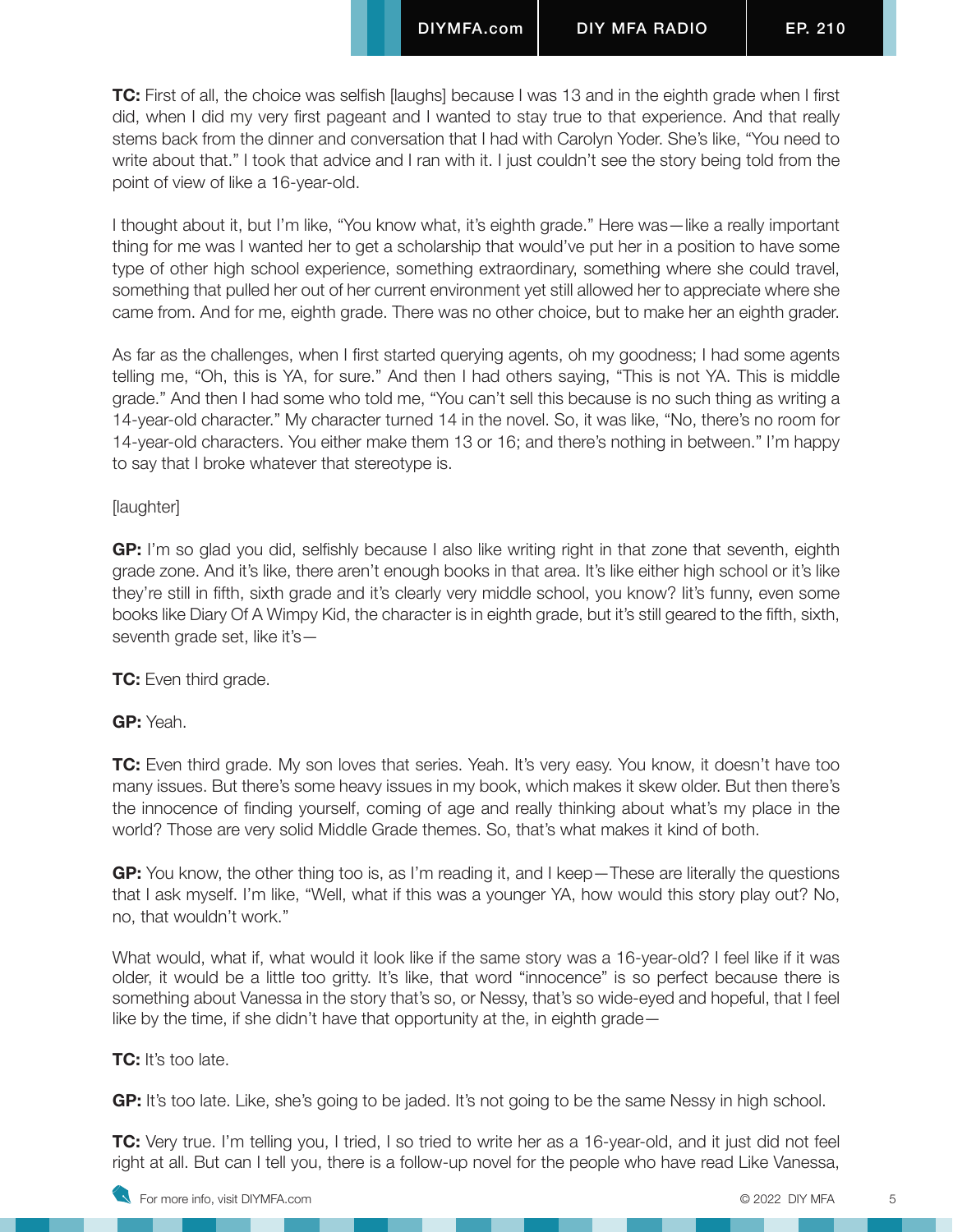or if they're still reading, there's a character in Like Vanessa who is essentially the bully in this story. The follow-up novel covers her life and her backstory. We will see, Beatriz start as 15 years old, and in by 16 years old. So, that'll be more solidly YA. It'll be like solid YA. There's some stuff in there, [laughs] but yeah, she has a harder background. There's some tough stuff that she's dealt with in her younger years, and you'll see where it backtracks and moves forward. But I couldn't do that for Vanessa. It just didn't feel right.

**GP:** I also, I have to say strategically, I love what you're doing with having Vanessa slightly younger. And then, as your readers grow up, now you're going to have Beatriz. It's kind of like the J. K. Rowling strategy. That's pretty freaking brilliant, if you think about it.

**TC:** Listen, you put me in any sentence with J. K. Rowling, and I'm good to go. Thank you. [laughs]

**GP:** But seriously, it's kind of awesome, because if you think about it, the readers who are reading Like Vanessa right now at age 12, 13, by the time Beatriz's story comes out, are going to be ready. Like, they're going to be in middle—They're going to be ready for YA, like a younger YA, and boom, there you go. Then you need to pick another character and have them at like 17, 18, right? And continue the trend.

**TC:** That has been requested. It's so funny because—I mean, I haven't really talked to my editor about this, but I have gotten a few requests. Like, "Oh, I just finished Like Vanessa. I heard that book two is all about Beatriz." And then I get, "Are you going to write about TJ and Genito for book three?" And I'm like, "There is no book three, but that could be something."

**GP:** Well, don't worry. We'll keep it right here; between you, me, and, you know, thousands of listeners.

**TC:** There we go.

**GP:** We'll be here, counting the days.

**TC:** No big deal. If you want it, just tweet my editor, Karen Boss. There we go.

**GP:** Another thing that I really love, and while you've got, and it'll be really interesting for me. Obviously, you don't have to comment with regard to future book or books because they haven't been written yet or they're in the process. But one of the things I love that I hope you carry over into the other ones, is the snippets of poetry or rather the little details that come from the character's life.

In the case of Vanessa, it really is the diary is so important and the poetry is so important to her. I love how we have these like little one-page snippets throughout the book, kind of, whenever there's a key transition, I think, between chapters, that's what it feels like to me, that I was hoping you could talk about the craftsmanship that came with crafting those individual little snippets, and then the placement of them in the book.

Where did you—Why did you decide to put them where you put them? Because at first, I thought it was going to be whenever every chapter started, but it wasn't. There's some places where chapters, we get several chapters and then we get another diary entry. So, I knew that that was an intentional moment, but I wanted to hear from you how you strategically crafted that.

**TC:** I've been a singer all my life. I don't do it anymore. And please, don't ask me to bust out in songs.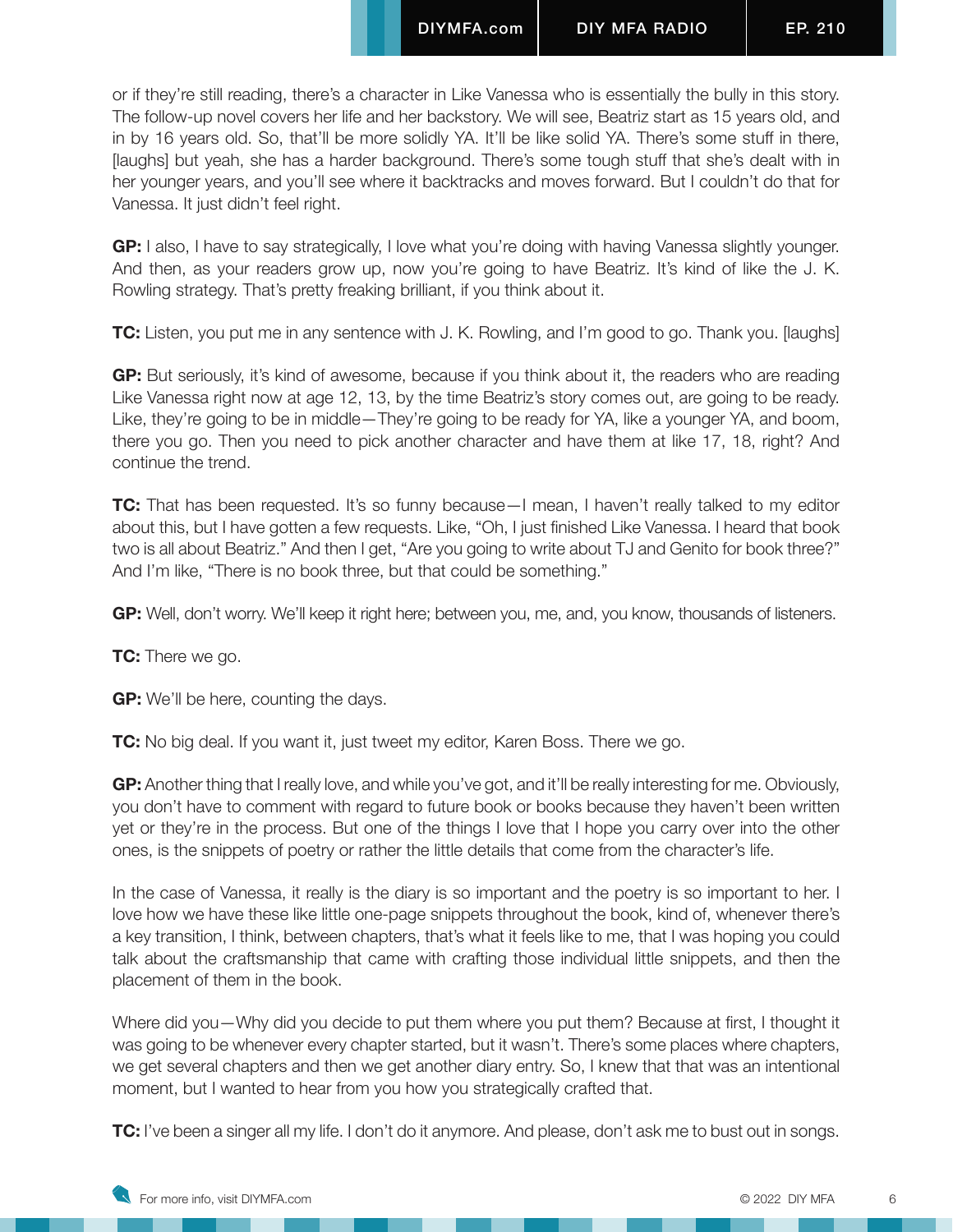**GP:** Don't worry, don't worry.

**TC:** These all over, but I've sung all my life. I used to write songs. I was in a singing group. We had our little heyday, our little Beyonce, Destiny's Child moment for like five minutes, but we wrote lots of songs. I just felt like Vanessa would be a character who's expressive like that. It's one thing to just, as a writer, I could easily just write, "Vanessa is sad," right? But that does nothing for the reader. I had to think about, how do I really pull the reader into what she's feeling? I just feel like Vanessa so would have expressed herself in poetry.

Growing up, I read a lot of Maya Angelou. I still do. I thought about how her poems have impacted me, and those subtle ways that she just really makes the reader feel. I thought that that was the best way for me to pull the reader in, was for Vanessa to write her own poems. Some of the poems—I don't think all of them rhyme. There might be some that have a little bit of rhyme. You know, I don't really have a rhyme or reason, I should say, to how I wrote the poems. It was just all about defining the moment. I really just like all type of poetry.

I have to tell you, in the follow-up book, Becoming Beatriz, Beatriz is not a poet, but there is some poetry in that book, but the poetry comes from outside forces. These poems and pictures that she finds and she reads, and it impacts her. One of the poems, ooh, I'm giving away a secret here, but one of the poems happens to be written by Vanessa.

**GP:** Oh my gosh, I just got chills. I just got chills.

**TC:** She finds it. Yeah, she finds a poem that's written by Vanessa. So, me as a writer, I love poetry. I have to sneak that in, I guess, with just about everything I write, but I knew that for Beatriz, there's no way that this girl who's tough and rough and in a gang, she's not whipping out a diary to write poems. She's not going to do that, but she does come across them. Poetry can have an effect on anyone, if you find the right poem.

**GP:** Absolutely. I could totally see Beatriz as sort of like a scavenger, like a collector of little snippets of cool stuff like poems and pictures, and whatever.

**TC:** Oh, you'll see. You'll see what she collects in book two.

**GP:** That'll be—Oh, oh my gosh. I can't wait. The other piece of it too, like, with each of those poems, we also get a snippet of the diary. I got to know, why does—I mean, I know why my diary had a name, but I need to know why Vanessa's diary has a name.

**TC:** [laughs] Because she is way too cool to say she has a diary. You know what? She doesn't have siblings, she's an only child. Again, that's me pulling from my own experience. I do have a brother, but he is significantly younger than I am. So, I think that Vanessa, feeling that loneliness for all those years, growing up in a house of men, it's her dad, her Pop Pop, and her cousin, TJ, of course she would name the diary after a girl, because that girl is like her sister and that's who she chills with at night when she's home alone in her room, because her dad doesn't really talk to her. Her grandfather is passed out on the couch. Her cousin is, like, sneaking out at night. So, of course, she's going to name her diary a girl's name, like a sister.

**GP:** You know, what's interesting too is, and this is of course, such a product of the times. I mean, I'm a kid of the 80s. I grew up in the 80s and early 90s. So, this was before, gasp, computers, before people could write emails to each other. How did my friends and I stay in touch with each other over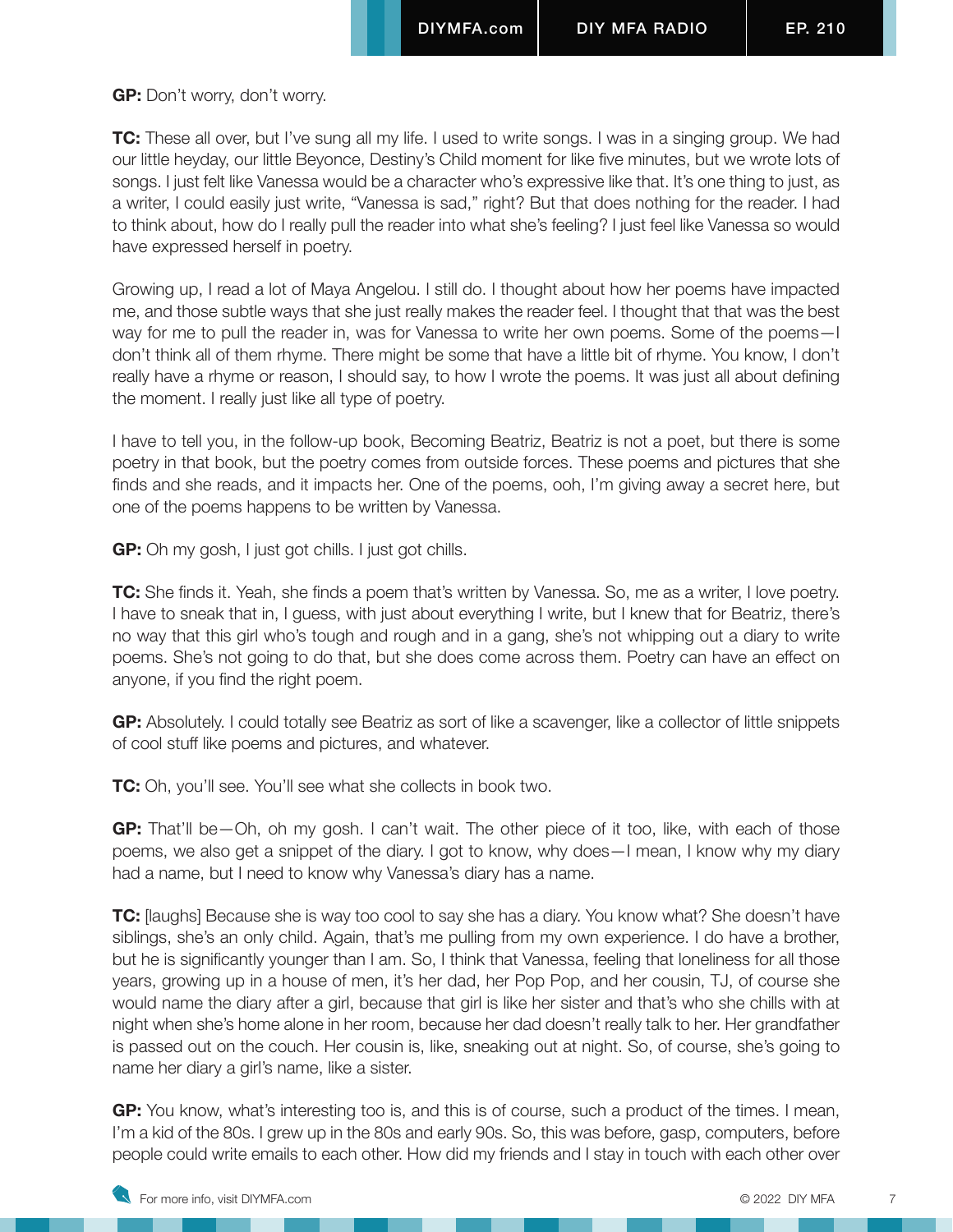summer vacations? We wrote letters.

I remember I had several diaries that I named, and it was like I was writing a letter to a person. It just happened to sit in a book as opposed to getting put in the mail. So, it totally made sense to me, as a, you know, as a kid of the 80s, but it's also interesting for me, I would always agonize over what am I going to name this next diary. Each diary had a different name.

And so I feel like names are really important in this story. Can you talk a little bit about the naming of the different characters, and how they're important? I mean, obviously, Vanessa's name is significant, but can you talk a little bit about the significance of some of these names?

**TC:** Absolutely. Well, starting with Vanessa, I had to name her after, you know, the first woman of color to win Miss America. I just couldn't—I was like, "No, she has to have the same name because, at least, even if they don't look alike, she could, at least, see a piece of herself just in name alone." Not to mention Vanessa Williams is a singer. My character, Vanessa Martin, is also a beautiful singer. So, I needed her to be able to find her likeness in there somewhere.

**GP:** Even the lilt of the names; like Vanessa Williams, Vanessa Martin. Their last names both have two syllables with the emphasis on the—There's like a rhythmic lilt, a parallel there, right?

**TC:** I did not think about that. Yeah.

**GP:** That's your writery subconscious right there.

**TC:** Yes. Let's go with that. The way you said it sounds good.

[laughter]

**TC:** A lot of the characters in the book, so I kind of write about —I write about people, but when I'm thinking about naming them, I have, you know, just an interesting bunch of family, and I kind of warn them. I'm like, "I'm taking your name, it's going to be in my novel," jokingly, but then I really do it.

[laughter]

**TC:** Those names are people in my family, basically. Beatriz; there's Tanisha, my cousin. Let's see, TJ. TJ, I actually based him off of a student that I had years ago who had the same struggles as TJ. I was his fifth grade teacher. I could tell right away that he was not being his true self at school, so, I based the name off of my experience with a former student, who's doing great now, by the way. Pop Pop, that's what I called my Pop Pop. And let me tell you, he is almost parallel to what I've written in the book. My grandfather had half of a leg, it was amputated. He loved the Lord, but he also loved whiskey.

[laughter]

**TC:** It's like some of these characters are drawn from people in my life; mainly my family. That's really where the names come from. One of my best friends, her name is Julixa, and there a character there who's a little bit more prominent in Book Two. So yeah, just characters named from my family. Eventually, I'm going to run out of names though.

[laughter]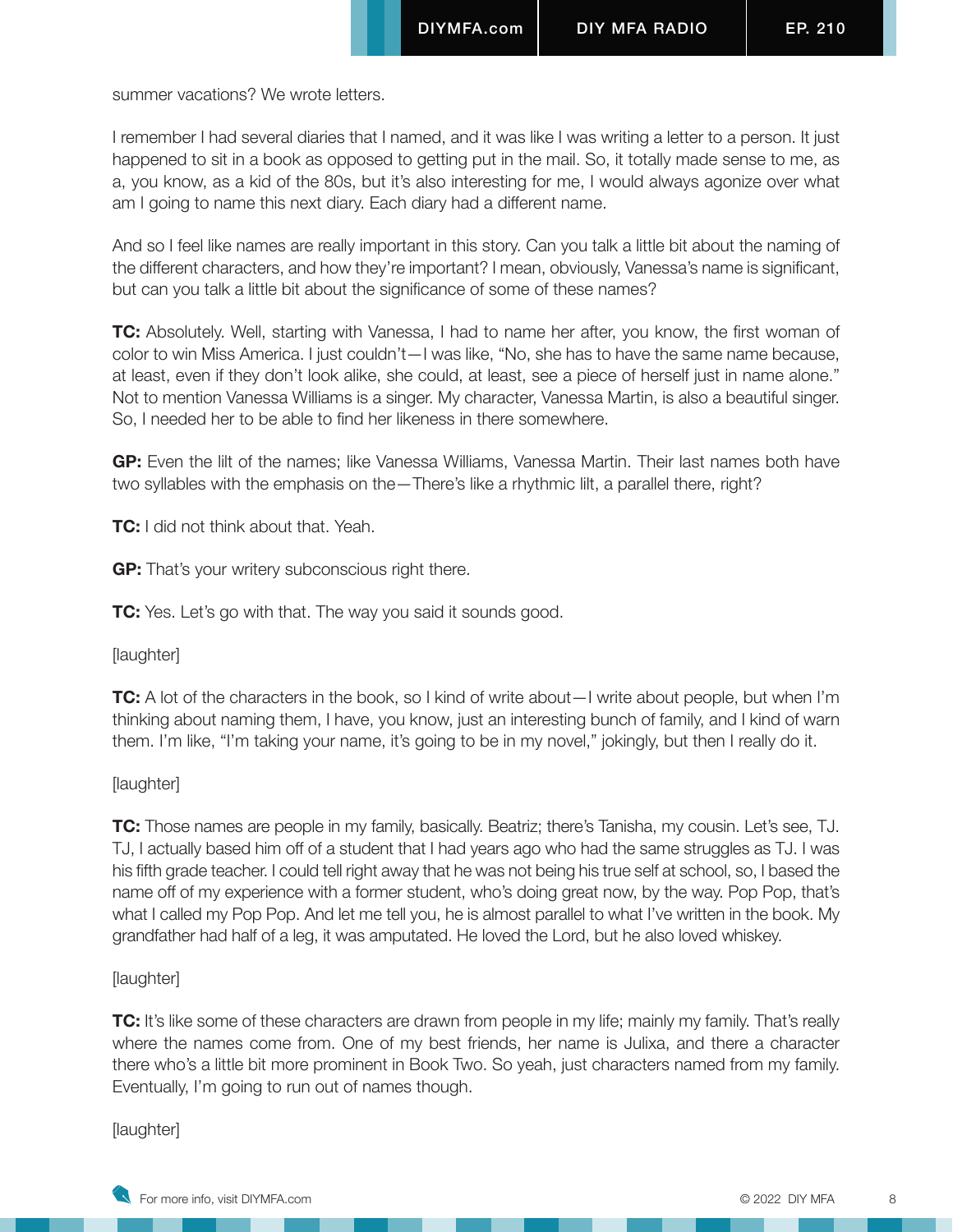**GP:** Well, what always fascinates me too when I read stories, particularly, like family stories is the way different members of the family address each other. Like, there's a significant difference between calling, for instance, a mother, "mom" versus "mommy" versus "mama" versus calling her by her first name. It says something, even just in that moment, when a writer makes a decision that the character's going to call his or her mother "mom," as opposed to "mama." That is going to immediately signal to the reader something very different about the relationship than if it was "mommy" or "Susan" or whatever, you know? And so like, these are all like little—As writers, often, we don't even think about it while we're writing. I feel like for me, often when I'm writing, it's an instinctive thing, I just do it. But then after the fact, I'm like, "Oh, that's what that means."

**TC:** Yeah, exactly. I mean, she calls her grandfather Pop Pop. Like I said, that's what I called my grandfather. I didn't call him grandfather or granddad—

**GP:** Or grandpa.

**TC:** Yeah, or grandpa.

**GP:** Or grumps or—

**TC:** Yeah. No, it was just Pop Pop. And daddy, I still call my dad that. I don't even call him Dad. Doesn't even sound right; no, it's daddy. So, like I said, a lot of this comes from my own upbringing, just little names that I've used in my family.

**GP:** Love it. So, I wanted to circle back a little bit to where we started with the topic of diversity and diverse books. This is something that's become so important and something that I love to talk about on this show because I think there's so many different perspectives that need to be shared on this topic. As you wrote—I mean, clearly as you were writing this, you shared how, essentially, we're almost pushed in the direction of writing about your own experience when you were leaning towards writing toward a different experience. But for a lot of people, like, they might struggle with this idea of feeling confident enough to sharing and writing and drawing from their own lives; especially, when it feels like, and I'm making air quotes here, feels like the market wants something different, even though maybe the market doesn't really want it, but it feels like that.

Can you talk a little bit about how you stepped into that role of writing and drawing from your own experience, writing something really true to who you are as opposed to what you thought the world wanted?

**TC:** Well, I thought the world wanted more Ramonas, you know, the stories that I read of my day, but when I really took a step back and I thought about what was said to me, how I should be writing from an authentic place. I found a lot of value in that. Yes, I do want to write about places that I've been, the people that I've grown up with, experiences that I've had as a kid. But I have to tell you on the flip side of that, I certainly don't want to be pigeonholed. Okay? I just want to write stories that reflect who I am, reflect what I've learned or even what I'm learning. I feel like as a writer, I should be able to write whatever it is that I want, be it an African American girl from Newark or a Puerto Rican girl living in the hills of Mayagüez, Puerto Rico. If it's something that I feel strongly about and I can do the work to make sure that it is told authentically, then yes, I feel like I should have the right to do that.

Does that mean everyone has the right? I don't know. I'm not saying that you have to be from a certain culture to write that specific character. For example, one of the books that I always bring up that I love is A Long Walk to Water by Linda Sue Park. I mean, this book is set in the continent of Africa. Linda Sue Park is not African, she's Asian. I don't care. [laughs] She wrote the heck out of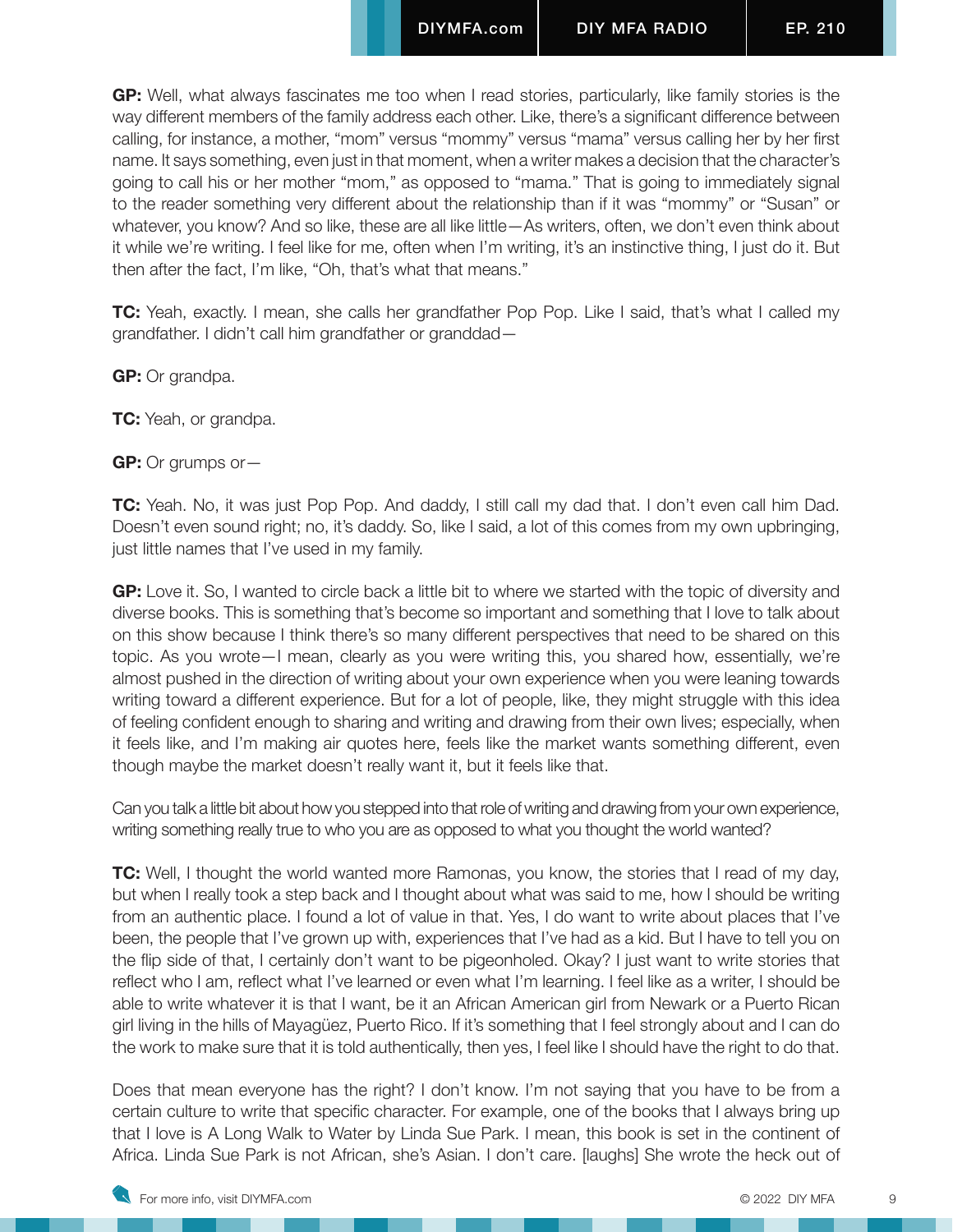that book. She told a beautiful story, but if I'm going to say, "people should be able to write whatever they want," first of all, you have to do the work.

But before you even do the work, you should be asking yourself; if this is a story that I want to write, what am I doing as a writer to uplift the real writers of color who could, and probably should be telling this story? Do I support them? Do I uplift them? Do I retweet them? Do I go to the store and buy their books? Because if the answers to those questions are no, then you should probably stay in your lane.

There's two ways of looking at that. I wholeheartedly believe in diverse books. These are the types of books that I feel as an author, I will write until the end of my days. But does that mean I never want to write a story about a white girl living in space? No. If I want to write that story, then I feel like I should be able to write it.

However, I don't think I will, though. [laughs] Just for the simple fact that I'm a mom and I have a son. I want him to open books and see himself in the book because I don't want him to grow up in a world where by the time he gets to my age, he's saying the same things that I said, which is, "Oh, I didn't see that many books growing up with characters like me." So, as a writer, it's my duty to make sure that in the very least, most of my work reflects something that my son can share with his children and pass down.

**GP:** So much juicy stuff in there that I want to unpack. One is I love how you delved into and sort of elaborated on, essentially, the ideas and sometimes the potential controversy around the #ownvoices movement that I think sometimes people will react negatively to this because they feel as though voices are being silenced. And yet, I think the way you explained it is really powerful because it's not so much about silencing the not #ownvoices. It's about making sure that the people who are not #ownvoices and stepping in and writing these stories, even if they're doing it authentically, that they are also supporting the #ownvoices that should be telling those same stories.

# **TC:** Absolutely.

**GP:** It's not like—You know, there's room for everybody at the table. It's just a question of, there's room for all of us at the diversity table. It's just a question of making sure that we leave room open for the #ownvoices authors, who are the ones who need to tell those stories because they've had those experiences.

Another thing that I think is really interesting too, and you know, the diversity movement, I think, has done a lot in terms of talking about racial diversity, at least, in terms of we need diverse books and different organizations, racial diversity, and also LGBTQ. One of the areas that I love seeing a little bit more, and I think there's some stuff happening, but it's a little behind, is the area of characters with disabilities. I think that we haven't seen as many of those, and that's something that I really hope that we have more of, because it is another area of diversity where it's important for students to see characters who have, to see themselves. And it's not just about black characters seeing other, black people seeing black characters on the page, and LGBTQ kids seeing LGBTQ characters. It's about a child also seeing a character who has a disability, who's like them and who is able to, who's being a real kid on the page.

**TC:** Exactly. It's not all about their disability. That's just kind of like a back-thought. It's not, "No, guess what, this kid with this disability can do the same normal things that kids in other books are doing." That's really important. Those are the types of books that I want my son reading.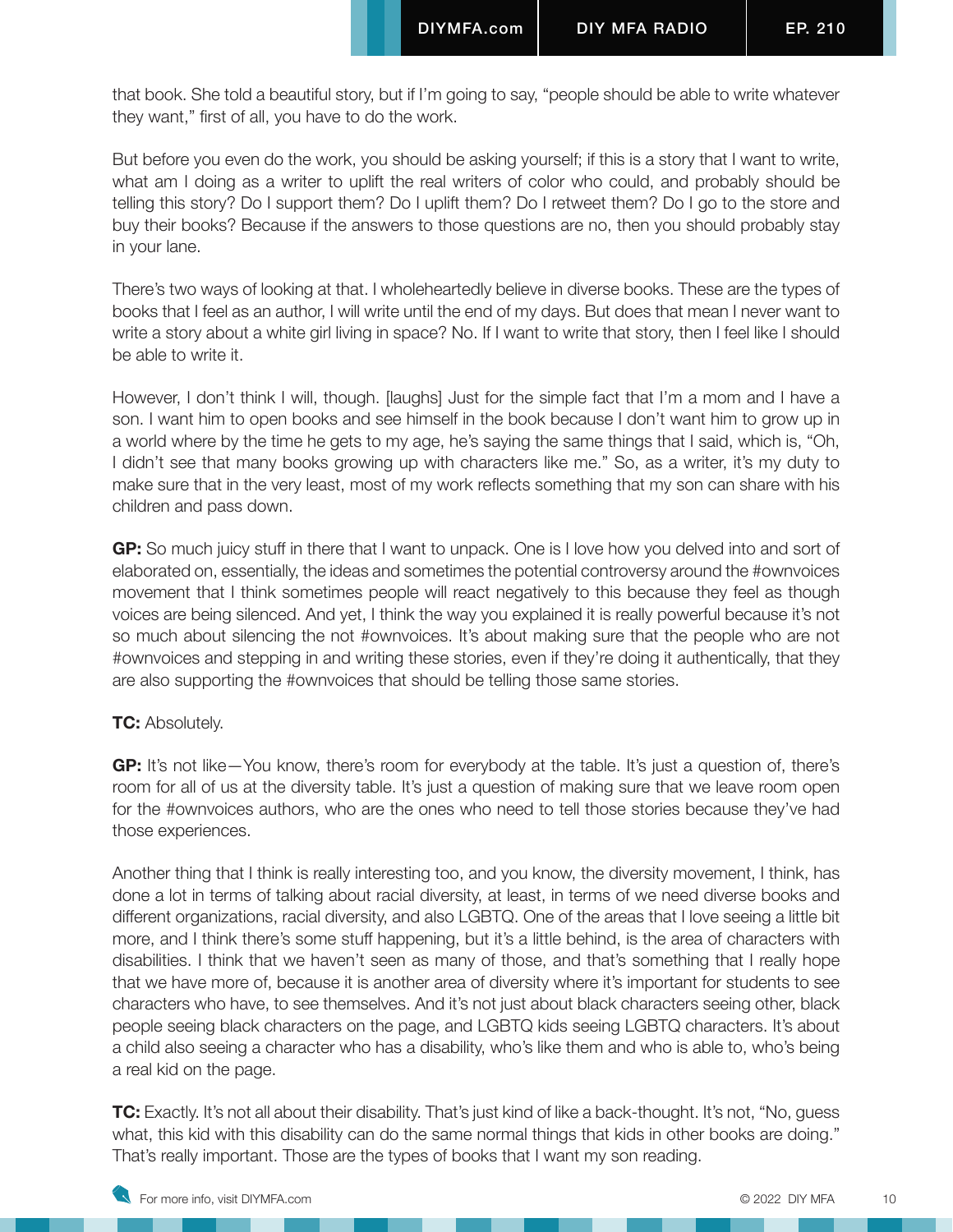**GP:** That actually brings up another interesting thought too. One of the things I actually struggle with because while—You know, for me, my struggles are not visible, but I have bipolar disorder. It's something I have shared multiple times on this show. You very rarely see books for kids about mental illness, particularly kids struggling with a very severe mental illness, in part, because these illnesses don't usually start taking shape until a kid is a teenager, so it's rare to see an 11-year-old struggling with something like that. And yet, I think it's really important, you hit the nail on the head, of a kid, not just seeing a character overcoming an obstacle, whether that obstacle is brought on because of physical disability, or race, or sexuality, or something that's been barring their way. But that it's part of who they are, and yet they're doing other stuff. The sort of issue-driven. I feel like we're past the issue-driven diversity story. That that's sort of a thing of the 1990s, and it's time to have real kids with, and diversity is just part of the picture.

**TC:** Exactly, real kids doing just normal things too.

**GP:** Yeah, and that's what I love about Vanessa, is that it's a story about a kid and a pageant, and yet, it's got all these other issues and she's grappling with these things. But the pageant thing is something that is pretty—I mean, it's not something I was part of because it just wasn't part of my consciousness, but it's something that a lot of kids from lots of different parts of life will relate to. And so that, to me, feels like it's a regular kid doing regular kid stuff. And then there are all these other things she's grappling with.

**TC:** So, the way I see it is this, you take the pageant, take away the pageant and just leave a blank. Now, fill in the blank. What other activities can a child be interested in entering where that specific child would have some problems? Meaning someone tells them, "Oh, well, you shouldn't try out for the soccer team. You can barely kick the ball." It's the same as, "Well, you shouldn't do this pageant because you're not pretty enough." And "You shouldn't try out for cheerleading because of," whatever ridiculous reason that people can come up with. It literally is one of those things, where even—For some people, a pageant might not be normal and it's not, but if you really think about what the pageant is at its core, it's nothing more than a school activity, right?

# **GP:** Yeah.

**TC:** So, kids in middle school, there's all kind of clubs. This is just simply another club. I could have easily taken out the pageant and replaced it with the chess club or debate team, but then I would lose Vanessa Williams. So, I [laughs] had to put that in there because for me, that was the whole heart of the story, is seeing someone who has broken a barrier to a world that you thought was closed off to you.

**GP:** I think what you just gave us is such a great rubric framework for thinking about how to craft an authentic story, regardless of whether the character in the story, whether someone's choosing to write a diverse character or not, but essentially, figuring out the obstacle for the character and then putting them in the situation that will tap into that very struggle, that is the deepest, the hardest for that character. I love it.

You've teased at what's next for us, so unless there's anything else you want to share—But I wanted to just give you the opportunity if you have something coming up to give us a little bit of a teaser.

**TC:** Yes, actually. [laughs]

**GP:** Woo.

For more info, visit DIYMFA.com **Example 2022** DIYMFA 11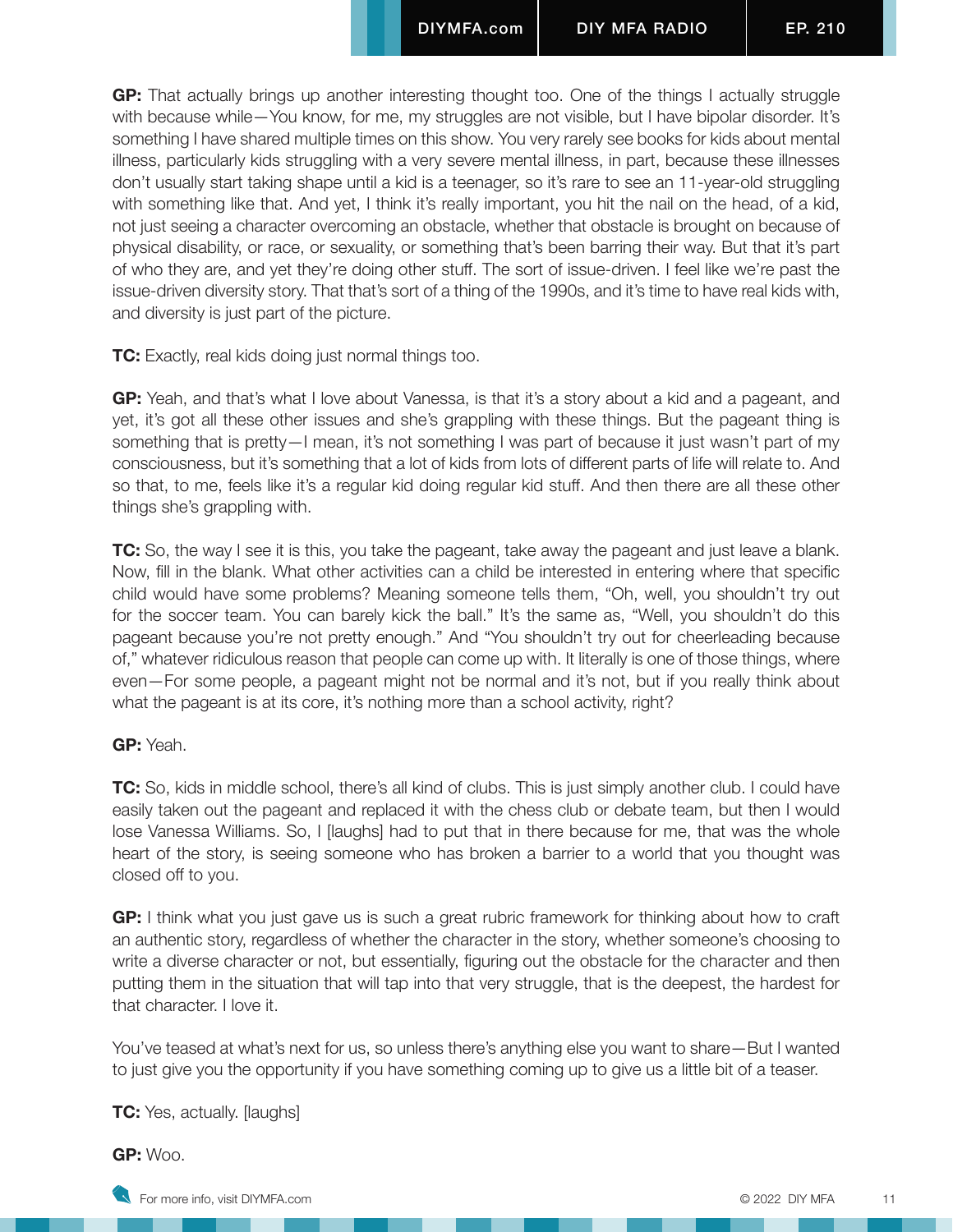**TC:** Like I mentioned, book two, it's entitled Becoming Beatriz, and it's all about the bully in book one of Like Vanessa. Here's the thing, with Like Vanessa, I really wanted to drive home the point that you don't need to be like anyone else, as much as Vanessa really wanted to be like Vanessa Williams, in the end, she learns that she really just needs to be herself. She needs to like herself, and really, that is something I think that children struggle with. I could tell you right now as an adult, I still struggle with that. It's that kind of sentiment that readers of all ages can relate to.

But with book two, this is a redemption story. Here's the point that I want to drive home for readers, young readers, but, readers of all ages; and that is this; people make mistakes. We have all made mistakes. The Beatriz that is presented in Like Vanessa is probably not the person that most readers would want to strive to become. But in the midst of those mistakes that you make, there's a lesson in them. You should not focus on what you were. Focus on who you're becoming. That's really the point of book two, which is why I titled it Becoming Beatriz. We see Beatriz Mendez as a bully in book one, but I promise you, in book two, you will appreciate the person that she becomes, so I can't wait until that comes out. That comes out next August, 2019.

**GP:** Awesome. Well, that is so exciting. I cannot wait. I always like to end with the same question. What is your number one tip for writers?

**TC:** Oh, that. [laughs] Just one? [laughs]

**GP:** If you want to give us 10 or 20.

**TC:** Or 100. Number one tip for writers: blinders on, don't worry about what other people are doing, specifically writers. Put your blinders on, you come up with your own strategy. I wake up 4:30 in the morning most mornings, I get my butt in the chair and I write. And that may not work for your listeners or one of your listeners.

**GP:** It doesn't work for me, I will tell you that.

**TC:** But see, for me, it works because I have a child and I try to get it done before he goes to school. I was a teacher for 14 years and that was my only time. I'd wake up at like 4:00, 4:30. And then I was out the door by 7:00 AM because I had to teach. So, it was like that was my only time in the day to get it done.

But really, put your blinders on. Don't worry about what other writers are doing, but here's the thing—and I don't say that to be arrogant. You know, you can still support other writers because there's so many authors out there that I love. I'd take forever to shout them all out. I love what they're doing, but I also know that I can't look at their success and compare it to mine. Success comes in different shapes and colors. You have to be able to celebrate yourself and whatever small or big accomplishments that you do, while still appreciating the work of other authors, but put your blinders on and try not to compare yourself. That's my biggest tip.

GP: I love that, and I love also what you said about how success is different for each person. It's very easy, I think, to look at the external trappings of someone's success and make assumptions as to what that success really looks like on the inside.

You know, I often talk—I often say it's like pulling a book off of a library or a bookstore bookshelf and comparing your rough draft to that finished product. It's like apples and oranges. There is no way you can compare.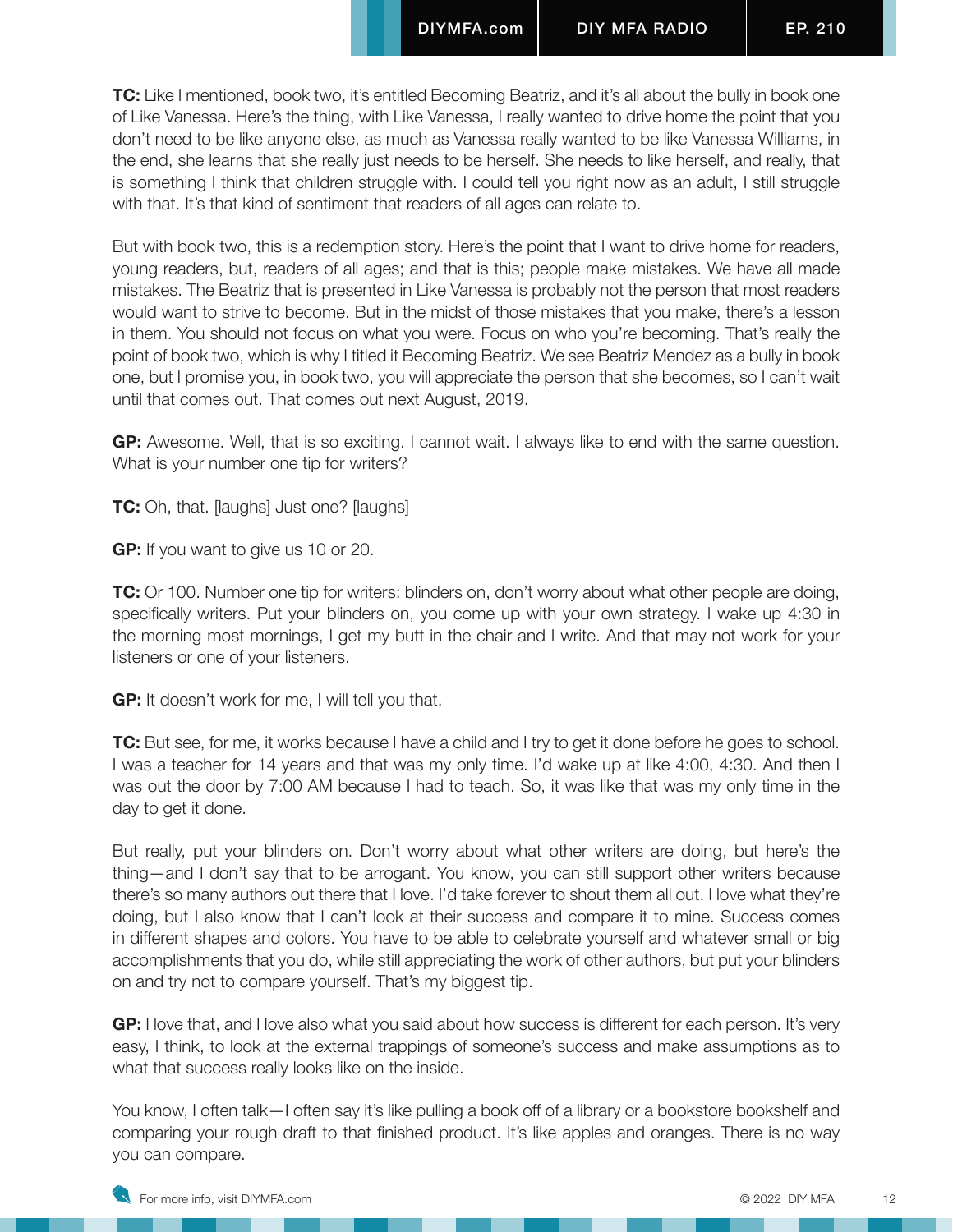**TC:** No way, none. I'll tell you. Last year at BE, this was like my first signing. I had never done anything like that. And this was like a moment that I had waited for forever. I ran into Jason Reynolds on the street. Of course, I fangirled.

## [laughter]

**TC:** My poor husband was right there, but I was like, "Babe, just let me have my moment, okay?" So, I fangirled [laughs] from just running into Jason Reynolds on the street. And here's the thing, this man, I do not know how he does it. He's spitting out books in his sleep, and I had a talk with him about that. I'm like, I think at that point he had had four books coming out like within a year. I'm like, "What? How do you do that?" And can I tell you that he took time out to tell me how he does it, but at the same time, he gave me the best advice, which I think I just kind of repeated to the listeners that really got me focused. I put my blinders on and I said, "You know what? I look up to people like him." His success is incredible. My success will look different, and it's going to be good for me. It's going to be like the right fit for me. I'm really appreciative of that. No, I don't have four books coming out. Well, at the time I didn't. But how ironic is it that when I met him and I asked him that and I'm like, "Wow, you have like four books coming out." Would you believe I now have four books coming out next year?

#### **GP:** That's amazing.

**TC:** But again, it's not like, oh, I'm trying to live up to whatever standard that Jason Reynolds has set. I just do my own thing. But at the same time, I'm just so appreciative for even getting any type of advice from someone like him, who I find to be super successful. You just take it and you shape your own, and that's what I'm doing.

**GP:** I love it. You know, that's so in the mindset of DIY MFA, right? One of the things that I—one of the sort of cardinal rules, as it were, aside from the fact that there are no rules, is that, there's no such thing as the best practice. People talk about best practices in business and in marketing; in writing, there's no best practice. It's only the thing that works best for you. And the only way to figure that out is to do it, and then test it, and then see if it actually works. And so I love that he gave you the permission to both, understand what he explained, how he did it, but then he gave you permission to do it your own way. You don't have to be a copycat. You can do it your way.

**TC:** Exactly. And you know what? He told me, he brings his writing material everywhere. You would think, "Oh wow, that's such, you know, I knew that," but I guess I didn't know that because when he said it, it meant something different to me. I kid you not, I don't care if I'm going to the doctor's office, you better believe, my laptop is in my purse, so is my journal. Now I keep notes everywhere; on my phone, in my journal. I don't care if I'm sitting in the doctor's office and I'm waiting for 10 minutes. If I can get a paragraph out, that's a paragraph that wouldn't have existed if I didn't have the materials I needed to get the work done. So, there's really no excuse. That's what I learned from him. There is no excuse for me not to get the stories that I want to tell out in the world, even if it's just one paragraph at a time.

**GP:** I so agree with that. My friends used to like rag on me when I was in Grad School, because I used to write on the subway. I'm like, "Well, when else do you think I have time to write?" Like, if you live in New York, you spend most of your time when you're not at work or you're not at school or you're not at home, that time is in the subway or on the bus. It's prime writing time. You're hopefully sitting down, and these days with a phone. I have Scrivener on my phone. I can like be editing my books while